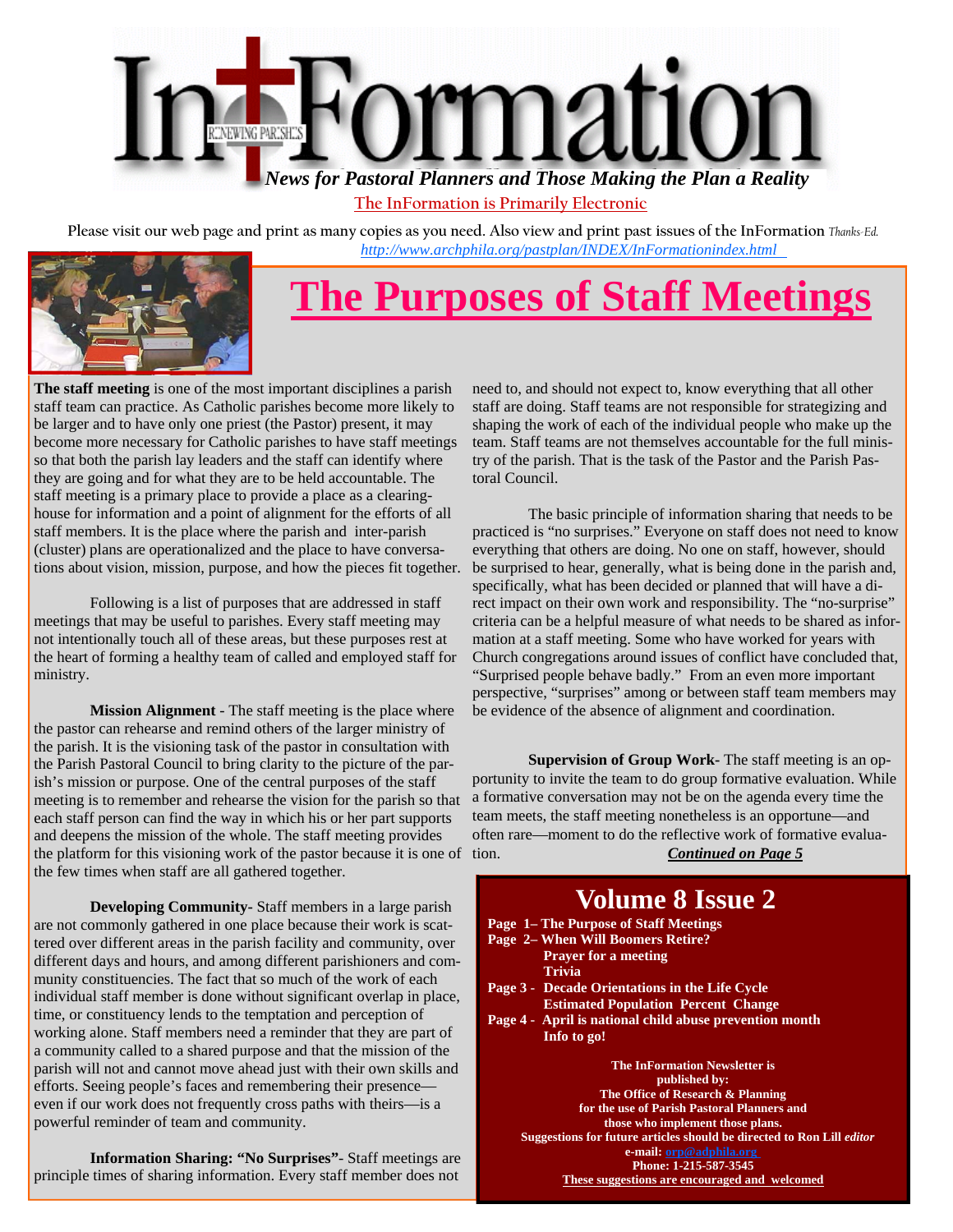

### **When Will Boomers Retire?**

**By Dr. Robert Miller Director for Research & Planning Archdiocese of Philadelphia** In 2008, the oldest baby boomers, born in 1946, turn 62

and become eligible for (reduced) Social Security benefits. But the latest set of labor force projections from the Bureau of Labor Statistics shows the baby-boom generation retiring much more slowly than its parents did. The labor force participation rate is projected to rise substantially among older men as boomers adapt to a declining standard of living relative to today's retirees. The BLS lists five reasons, some of them troubling, for the rising labor force participation rate among older Americans:

- Longer, healthier lives. The BLS is right about living longer, but the assumption that we will also be healthier is dubious. Studies show that middle-aged boomers are not as healthy as preceding generations at the same age.
- Better educated. The more educated the person, the higher his or her labor force participation. Because boomers are well educated, they should remain on the job longer than their parents did.
- The substitution of defined-contribution savings plans for defined-benefit pensions. This shift has reduced the potential retirement income of individual boomers by thousands of dollars a year. Many will work well into old age to make up the difference.
- The age at which older Americans can receive full Social Security benefits is rising from 65 to 67, forcing many to stay on the job.

Health insurance. With fewer employers offering health insurance for their early retirees, most boomers will have to wait for Medicare.

If boomers were to retire at the same age as their parents did, by 2016 the nation would have 61 million retirees aged 55 or older looking for something to do. Because boomers will work much longer than their parents, the retirement market will be smaller than was once anticipated, with only 50 million retirees aged 55 or older in 2016. For parishes eagerly awaiting the expansion of the retirees who have the time, talent and treasure to share with the Church there is good news-the number of retirees will grow because of the large size of the baby-boom generation. But the increase will be smaller than what was once projected, and many retirees will be struggling to make ends meet.

*Source: Cheryl Russell, editorial director, New Strategist Publications* 



# Prayer for a Meeting





**Dear Lord,** 

 **We gather as family and stand firm in the promise "where two or more gather in the name of Jesus. That he is present".** 

 **Lord, please remove the burdens of our daily lives and fill us with your Holy Spirit.** 

 **Open our minds, ears, and hearts as we endeavor to do your will.** 

 **Please guide us by your Spirit as we participate in this meeting.** 

 **Grant us your Spirit of discernment. Help us to truly listen as others speak.** 

 **Grant us your Spirit of wisdom as we try to move in the direction your leading us.** 

 **We pray in the name of Jesus our savior.** 

**Amen** 



## **CAN I GET ADDITIONAL**

**COPIES OF** 

"InFormation"?

**You can click on to the news letter web site**  [http://www.archphila.org/](http://archphila.org/pastplan/INDEX/InFormationindex.html) pastplan/INDEX/InFormation

index.html

 *Note: You can print as many copies as you need* 

### **Has your parish or Cluster entered into a**

### **Planning Process?**

**Do you need a professional Facilitator? The office of Research and Planning maintains a list of trained and experienced Resource people. Contact us at:** *The Archdiocese of Philadelphia 222 n. 17th Street Rm.216 Phila, Pa 19103*  **tn#***215-587-3545* **E-mail**  *orp@adphila.org* 

## **Trivia Box**

How many parishes in the U.S. have a school?

How many Parishes in Philadelphia have a school?

Answer on Page 5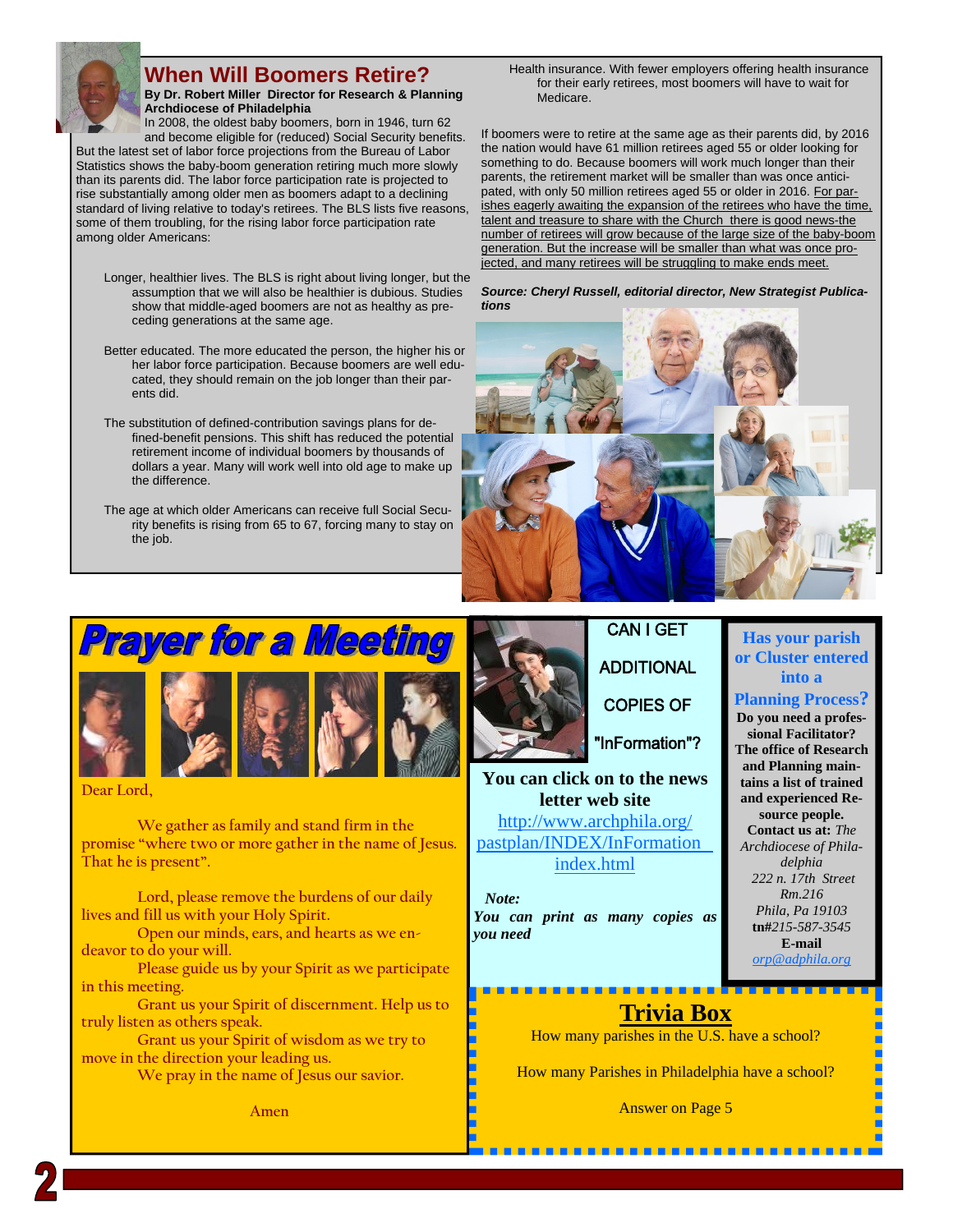## **If I understand your motivation we can accomplish a great deal!**



| <b>Age</b>            | <b>Sense of Purpose</b>                                                                                                                                                                         | <b>Human Systems</b>                                                                                      | <b>Core Values</b>                                                                                                                        | <b>Life Tasks</b>                                                                                                                                                                                                                                                                                                                                                             |
|-----------------------|-------------------------------------------------------------------------------------------------------------------------------------------------------------------------------------------------|-----------------------------------------------------------------------------------------------------------|-------------------------------------------------------------------------------------------------------------------------------------------|-------------------------------------------------------------------------------------------------------------------------------------------------------------------------------------------------------------------------------------------------------------------------------------------------------------------------------------------------------------------------------|
| Twentysomething       | Breaking out of family or<br>origin and staking out adult work and career, leisure<br>territory                                                                                                 | Personal, couple, peers,                                                                                  | Intimacy, achievement,<br>creativity and play,<br>sense of self                                                                           | Experimenting: making tentative attach-<br>ments, working; gaining comfort and<br>competence with money, love and sex:<br>establishing habits of self-responsible<br>behavior; maintaining a leisure life                                                                                                                                                                     |
| Thirtysomething       | Making it; achieving suc-<br>cess in career, coupling,<br>family (if chosen), recogni-<br>tion, and acquisitions                                                                                | Couple, family, work and<br>career, leisure, social                                                       | Intimacy, achievement,<br>sociability, creativity and<br>play, sense of self;<br>search for meaning,<br>compassion, and contri-<br>bution | Reaching the top of a career: creating a<br>home; parenting (if chosen); managing<br>financial obligations; sustaining a social<br>life; participating in children's (or one's<br>own continued) schooling; maintaining a<br>leisure life; caring for parents; facing<br>possible losses such as divorce, loss of<br>partner, or loss of career; postponed<br>ego development |
| Fortysomething        | Individuation, being in<br>charge of one's own life,<br>developing a spiritual<br>awareness; (some people<br>move from individuation to<br>interdependence, while<br>others reverse this order) | Personal, couple, family,<br>work and career, friend-<br>ships, leisure, social envi-<br>ronmental        | Sense of self achieve-<br>ment, intimacy, play and<br>creativity, compassion<br>and contribution, search<br>for meaning                   | Reevaluating one's life, establishing<br>clear ego boundaries; cultivating the<br>self; becoming one person in all roles;<br>clarifying career and marriage; examin-<br>ing roads not taken; measuring deci-<br>sions by time left; facing the possibilities<br>of divorce, career change, geographical<br>moves, and addictions                                              |
| <b>Fiftysomething</b> | Enjoying life through inter-<br>dependence, feeling most<br>oneself in the presence of<br>nature, coworkers, spiritual social<br>awareness                                                      | Couple, family, leisure,<br>personal, work and career,<br>friendships, environmental, ing, compassion and | Intimacy, play and crea-<br>tivity, search for mean-<br>contribution                                                                      | Enjoying being with others, traveling and<br>indulging in leisure activities; deepening<br>intimacy; favoring passive master at<br>work; assuming new leadership roles;<br>displaying increased social caring; pre-<br>paring for increased losses                                                                                                                            |

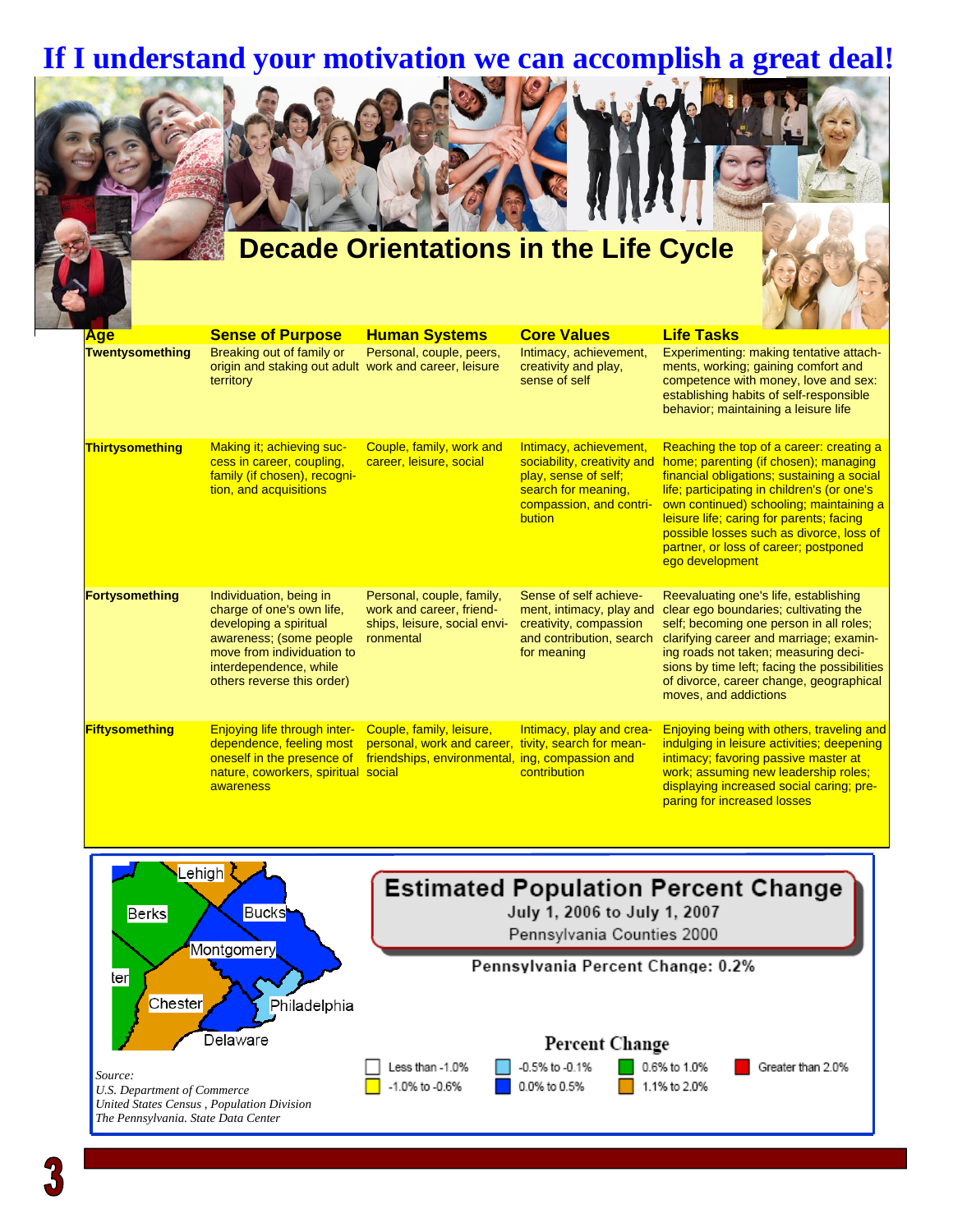

# April is National Child Abuse Prevention Month!

**Fostering a Network of Protection and Prevention**  *By Evelyn Tarpey Coordinator, Safe Environment Program.*

April is National Child Abuse Prevention month, Sexual Assault Awareness month and Volunteer Appreciation month. From a Safe Environment perspective, these issues are interwoven. The 2007 Safe Environment audit of parishes indicates that the majority of the adults serving children in our parishes are volunteers. In Articles 12 and 13 of *the Charter for the Protection of Children and Young People*, the Safe Environment initiative is defined and the promise to protect the faithful in the future is made. All adults in ministry and service to children must obtain and submit background checks, receive a written code of conduct, and attend training that addresses the dynamics of child molesters and the prevention of child abuse. These requirements and this pledge have changed the nature of serving children in our parishes.

Change can be challenging in any organization. It is not easy to change the habits and practices that have developed over time in our parish programs serving children. When planning or supervising programs that serve children, our actions need to be both thoughtful and deliberate. Awareness, education and vigilance are key to the prevention of child sexual abuse.

Since September, 2003 the Office for Child and Youth Protection has trained 53, 000 adults through the Safe Environment program to identify the ways that child molesters violate the physical, emotional and behavioral boundaries of children.

As a result of the Safe Environment training, adults are more aware of the behaviors of child molesters and how molesters use their power to abuse children and keep them silent about what is happening to them. Parishes are responsible for the local implementation and oversight of the Safe Environment Program. Over the past five years hundreds of individuals in the parishes within the Archdiocese of Philadelphia have incorporated the goal of full implementation of the Safe Environment program into their daily work. The maintenance of a file for each parish staff member and volunteer who serves children demands attention to detail, persistence in obtaining all required documents and a heartfelt commitment to systemic change.

Children need adults to protect them, model for them healthy and respectful relationships, and raise their voices in order to remove them from abusive situations. Adults have the knowledge and power to create a network of protection and prevention in each parish community.

### **Other online resources for parishes:**

**USCCB** website – 5 years out of Dallas, a series of articles addressing many of the issues involved in the protection of children http://www.usccb.org/ocyp/5yearsfromdallas.shtml

**Virtus** website: www.virtus.org. resources for parents and those serving children http://www.virtus.org/virtus/parentHandbook.pdf

**Archdiocesan** website also has resources for parents concerning child safety issues. http://www.archdiocese-phl.org/protection/ Resources/res\_main.htm



**We would like to thank Evelyn for this article and her relentless pursuit of a safe environment for our children**  *Editor* 



The average size of a parish has increased from 1,881 in 1950 to 3,097 in 2000. Parishes vary in size with 25% being mega (1200+households;>3000 individual, 25% being large (500- 1200 households) 25% medium size (200-499 households; 450 -1199 individuals) and 25% being small (<200 households;<450 individuals). Larger parishes are experiencing more growth than smaller parishes. (a)

In Philadelphia in 2005, 156 parishes (56%) are mega; 82 (30%) are large ; 29 (11%) medium and 7 (3%) small